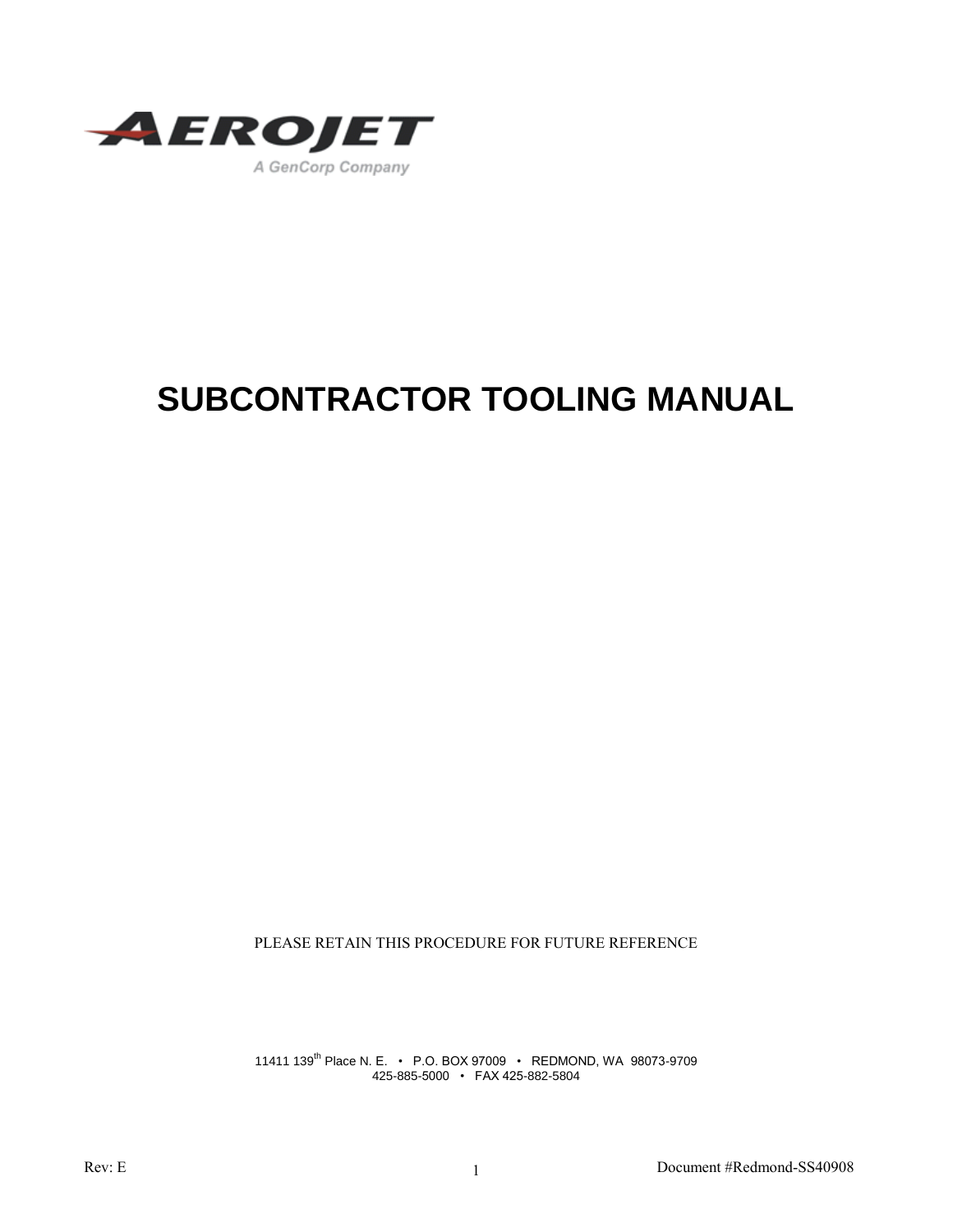# **1.0 INTRODUCTION**

1.1 This document is furnished by Aerojet-General Corporation (Aerojet) and may be recalled, revised or amended as required.

1.2 Any deviations from the provisions of this document must be formally approved by the buyer issuing the purchase order. Consequently, special terms, conditions and/or instructions in purchase orders or contracts take precedence over contents herein.

1.3 This document defines the subcontractor's responsibility for design, fabrication, handling, and recording of subcontractor tooling. It also establishes specifications for records and reports associated with the maintenance and disposition of subcontractor tools.

1.4 Additional instructions, as applicable, are provided by the purchase order.

# **2.0 SCOPE**

2.1 This document shall apply to all tooling either furnished to subcontractors or fabricated or procured by subcontractors under an Aerojet purchase order or other authorizing document, and includes tooling located at a lower tier subcontractor.

2.2 Expendable tools, Shop Equipment and Capital tools are specifically excluded from this manual, and therefore, are not to be included in any tooling quotation.

## **3.0 SUBCONTRACTOR COMPLIANCE**

3.1 Subcontractor compliance with the contents of this document is mandatory when the document number SS40908 is stipulated in the purchase order, addendum's or amendments thereto. Subcontractors shall make tools and tool control records available to Aerojet personnel responsible for compliance surveillance.

3.2 Tooling quality requirements will be properly controlled by the subcontractor's quality assurance person who is responsible to the Aerojet quality assurance representative through the Aerojet buyer.

3.3 Aerojet has the option of requesting periodic inspection of tools at the subcontractors' facility based upon indication of noncompliance with engineering requirements and/or interchangeability of mating characteristics.

3.4 All subcontractor fabricated tooling will be inspected to applicable data (engineering data, engineering drawings, master layouts, tool design, control tool, etc.) as specified in the purchase order prior to release to production.

3.5 Subcontractors will be notified if any parts or tools are CLASSIFIED and will handle them per directions of the Aerojet buyer.

# **4.0 DEFINITIONS**

The terms "tools" and "tooling" are used synonymously in this document and will also be understood to include test equipment wherever applicable.

# **4.1 ACCOUNTABLE TOOLS**

Means jigs, dies, fixtures, molds, patterns, taps, gages, templates and other equipment and manufacturing aids made for and limited to the production of particular detail parts and assemblies for Aerojet. Tools may be produced or procured by the subcontractor. Special tools produced by alteration of commercial items such as milling cutters may be included in this definition. Aerojet reserves the right to make this determination.

# **4.2 EXPENDABLE TOOLS**

These consist of catalogue items readily available on the open market, which, because of their size and nature are considered expendable. Drills, reamers, snap gauges, electrodes and all types of cutting tools are considered expendable tools, even though they are altered for production purposes and may be special in nature.

## **4.3 SHOP EQUIPMENT AND CAPITAL TOOLS**

These include supplier owned plant equipment such as: machines, motors, cranes, etc. Suppliers shall utilize any/all supplier owned shop equipment, which is not to be included in tooling quotations for support of production.

# **4.4 TEST EQUIPMENT**

Test Equipment means either single or multipurpose test units designed, developed, fabricated, modified, or procured to Aerojet specifications, or used to develop, produce, test or measure parts or for the performance of services. It may consist of single items or assemblies of items, including standard or general purpose items or components that are interconnected and inter-dependent so as to become a new functional entity.

## **4.5 SUBCONTRACTOR**

The term "subcontractor" as used herein means any person, company or corporation (or any combination of these) to whom an Aerojet purchase order is issued.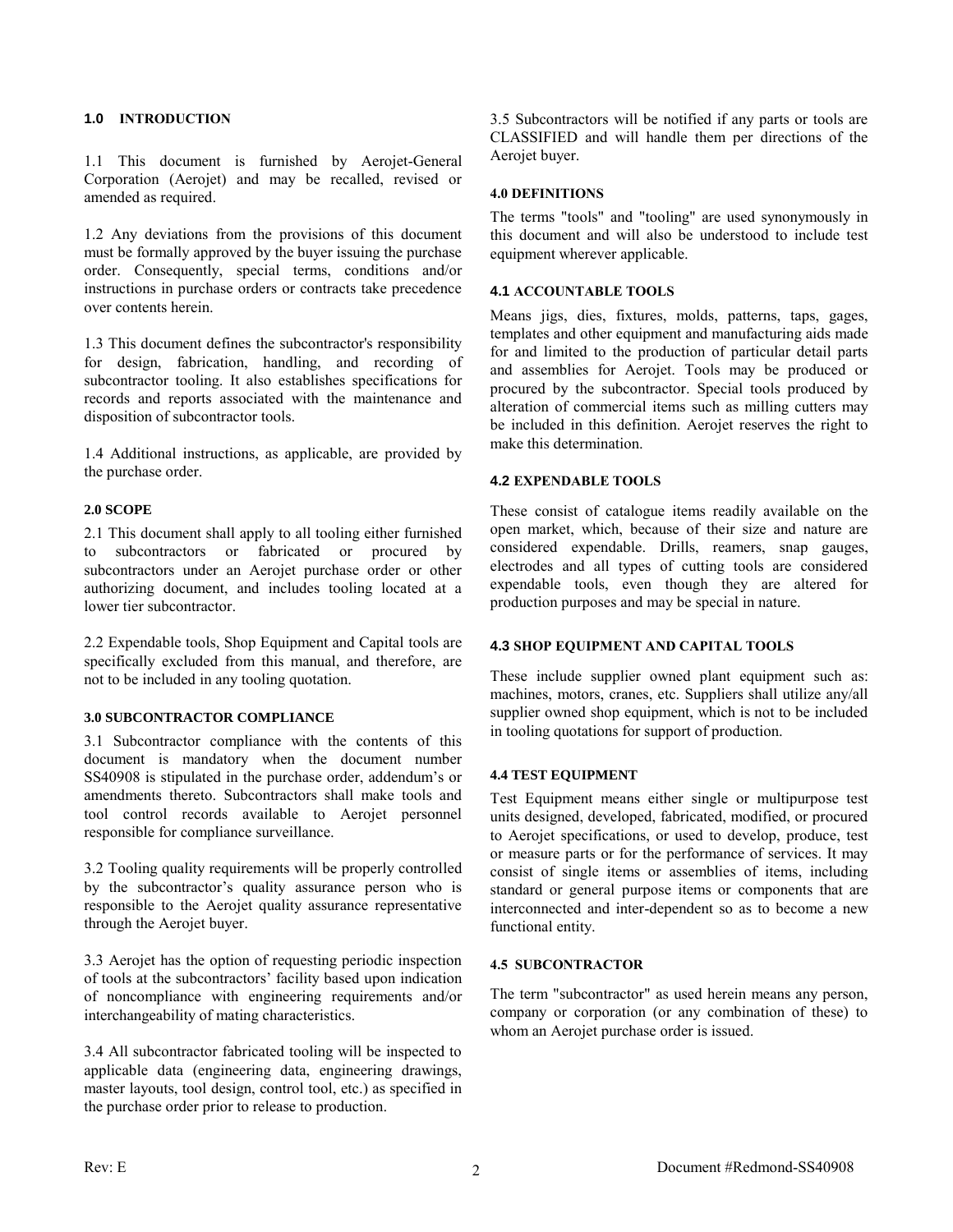#### **4.6 SUBCONTRACTOR-OWNED TOOLS**

This class of tool includes forging dies, extrusion dies, and molds for permanent mold castings where it is industry practice for the seller to maintain/replace worn tooling and retain ownership. This may be subject to buyer/seller negotiations, if applicable. Except that these items will be excluded from this definition when produced or procured in support of an Aerojet government contract and the government property title clause is referenced in the purchase order.

# **5.0 TOOL OWNERSHIP**

# **5.1 SUBCONTRACTOR OWNED TOOLS**

If the buyer and subcontractor agree, and it is so specified in the purchase order, then tools shall remain the property of the subcontractor and shall be identified with their own identification tags, which shall contain a reference to the original build purchase order. Subcontractor agrees to maintain/replace worn tools and not to use these tools for other customer's work or dispose of tools without prior written approval of buyer.

If the subcontractor in turn subcontracts any of the work and does not take possession of tooling produced or procured under their purchase orders, they shall insert the following provision in their purchase orders:

> "Aerojet-General Corporation or its designee(s) is hereby granted the paramount right to use the special tooling fabricated and/or procured hereunder."

Copies of such purchase orders shall be sent to the buyer.

The subcontractor agrees to give the buyer the right to future use of all tools manufactured or procured for the performance of an Aerojet purchase order. The subcontractor further agrees to notify buyer before any new tools are established and/or used for the performance of the purchase order if a cost to Aerojet is anticipated.

As additional consideration for being reimbursed for tooling, the subcontractor agrees that upon the written request of the buyer they will transfer all or part of the tooling manufactured or acquired under a Aerojet purchase order to any other place the buyer directs for unrestricted use without any additional charge to Aerojet, except for actual moving expenses. At the direction of the Aerojet buyer, seller shall furnish tooling drawings for review.

## **5.2 AEROJET OWNED TOOLS**

Unless otherwise specified in the purchase order, all accountable tools, covered under an Aerojet purchase order, shall, upon acquisition or completion of manufacture by the subcontractor, become the property of the buyer. The subcontractor shall be responsible for such tools in accordance with other provisions of this procedure and such tools shall be identified, recorded, and subject to disposition pursuant to provisions of this procedure.

# **5.3 GOVERNMENT OWNED TOOLS**

If the tooling is in support of an Aerojet government contract the buyer will so note that fact on the purchase order by referencing the government property title clause. When the purchase order is in support of a government contract any tools manufactured or procured will become the property of Aerojet/government pursuant to the provisions of Aerojet's contract with its customers and the government under which the purchase order is issued. Seller shall be responsible for such tools in accordance with other provisions of this procedure.

# **6.0 TOOL IDENTIFICATION**

# **6.1 IDENTIFICATION**

- a. Aerojet subcontractor tooling shall be identified to include tool code, part number, serial number, detachable components, and ownership.
- b. If a tool requires modifications as a result of purchase order change, then the tool identification should reflect revision A, B, etc., as applicable.
- c. Tool codes required for identification are shown at Appendix A. Codes not listed will be provided by the buyer upon request.
- d. Examples of tool numbers, codes and prefixes.

Examples:

| BRF                                               | $25117-1$ |
|---------------------------------------------------|-----------|
| Part number that the tool will make or is used on |           |
| Pool code letters (Appendix 'A')                  |           |

When a series of tools is needed to perform operations on the same part, the code letters shall be prefixed by consecutive numbers.

Example: BRF 25117-1 2BRF 25117-1

If a tool has detachable components, each part will show the total number of components.

Example: BRF 25117-1 Part 1 of 2 2BRF 25117-1 Part 2 of 2

In addition to the above, the tool must reflect revision level, S/N, and ownership. An example, the final tool identification will be as follows: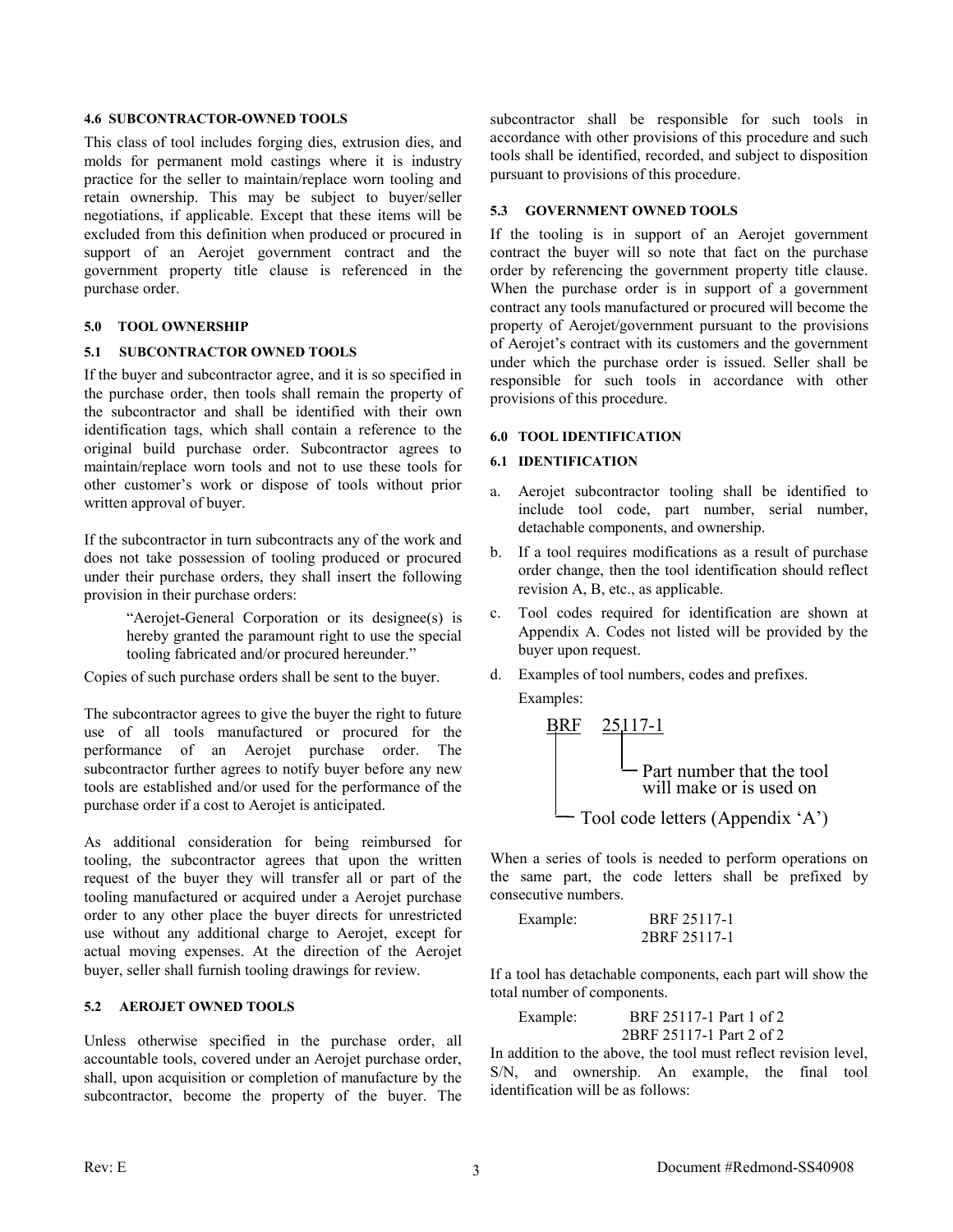2BRF 25117-1 Part 1 of 2 S/N 001 Rev. A Property of:

US GOVT NASA Aerojet-General Corporation  $\{$ One of the three as indicated on the purchase order

# **6.2 IDENTIFICATION METHODS**

- a. Whenever practical, tools shall be identified by means of a metal tool identification tag.
- b. If tool tags are impractical, because of the design and/or material, tooling identification shall be accomplished as described below.
	- 1. Metal tools shall be identified by acid etching, electroengraving, vibropeening, steel stamping, laser etching or any other method that will permanently identify but not damage the tools.
	- 2. Wood and plastic tools shall be identified by impressing, stenciling, or stamping.
	- 3. Tools too small for any of the above methods shall be boxed and/or chained/affixed to a tool tag to ensure their proper identity.

## **7.0 RECORDS AND REPORTS**

## **7.1 RECORDS**

- a. The subcontractor is required to provide written certification that their property control procedures have been approved by a government property administrator if one has been assigned. If one has been assigned, subcontractors shall maintain adequate records in accordance with property procedures approved by the government property administrator. Aerojet reserves the right to perform their own on-site survey if no approval has been issued or to request a government administrator perform the survey on behalf of Aerojet.
- b. If no such approved procedure exists, necessary records reflecting the following information are required.
	- 1. Ownership and contract (purchase order number) under which the tools are fabricated
	- 2. Tool code, part number and serial number
	- 3. Nomenclature and description
	- 4. Location of tools
	- 5. Rework and/or Aerojet disposition authority for tools no longer in the subcontractor's possession
- c. Subcontractors shall maintain current tool designs, schematic drawings, sketches and photographs used in the fabrication, testing or calibration of tooling for future references and/or revisions. Tool manufacturing tolerances will be shown on the tool design.

## **7.2 REPORTS**

a. When the subcontractor becomes aware of a lost or damaged tool, a Loss Damage or Destruction Report (LDD) will be submitted to the buyer. The report will answer the following questions:

1. Date of incident.

- 2. Description of property including tool number.
- 3. Contract or purchase order number.
- 4. Direct and indirect cost of the tool.
- 5. Full narrative of the incident, location, etc.
- 6. Cause and corrective action taken or to be taken to prevent reoccurrence.
- 7. Estimated scrap proceeds, when applicable.
- 8.Repair costs when applicable (direct labor and material).
- 9. Estimated cost to replace.
- 10. Copies of supporting documentation.
- 11. Date of report.
- 12.Statement that no insurance costs or other means of covering loss of property was charged to the contract.
- 13. Impact statement (effect on the contract).
- b. Aerojet-General Corporation subcontractors shall provide a digital picture of each tool and prepare and submit a certified tool list (CTL) upon completion or acquisition of any tooling. A CTL will be prepared and returned for any Aerojet supplied tooling. A locally reproducible copy of the CTL is at appendix B. The following information will be completed on each CTL:
- $\binom{a}{b}$ Contract number as indicated on the purchase order
- $\bigcirc$ Purchase order number issued for tool fabrication

Tool code and part number (the tool number is the combination of tool code and part number)

 $\bigcirc$ Serial number

c

e

h

- Nomenclature or description (tool name or usage)
- Location of tools
- Unit price g
	- Rework status and/or Aerojet disposition authority for tools no longer in the subcontractor's possession, or other pertinent information

# **8.0 INVENTORIES**

a. Tool inventories are required whenever requested by Aerojet, but in the absence of a request from the buyer the subcontractor is required to perform one annual physical inventory of all tooling for all purchase orders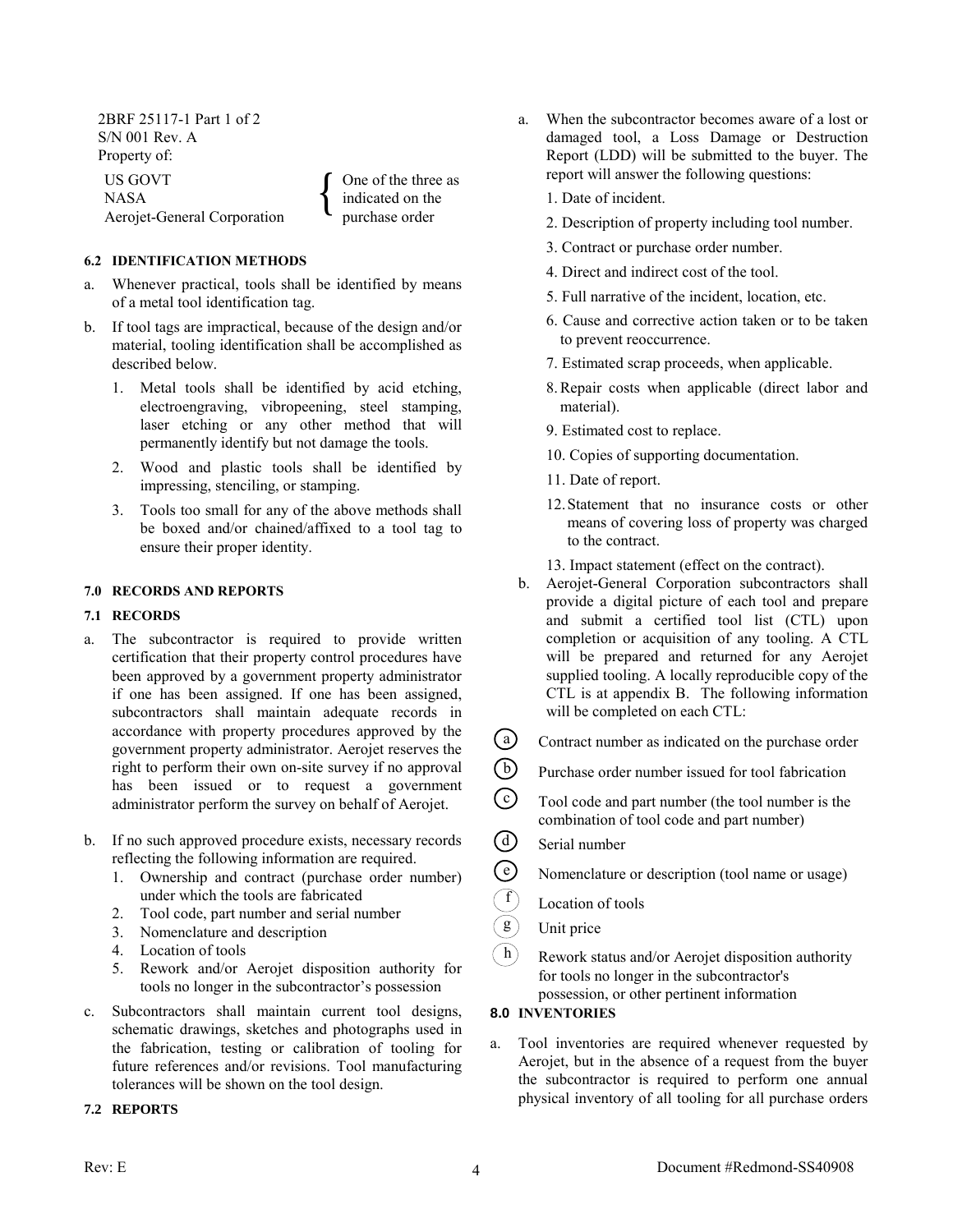issued by Aerojet and submit the results in writing to the buyer. This report is due by 30 September 20XX. A final inventory will be submitted upon completion of the purchase order.

b. Depending on the quantity of special tooling and special test equipment involved, Aerojet may perform an onsite inventory or may only require written results of an inventory performed by the subcontractor.

# **9.0 TOOL STORAGE**

- a. Subcontractor agrees to store in a secured area, without charge, any or all accountable tooling manufactured, procured or furnished for a period of two years from the date of payment of final invoice. During the storage period, subcontractor will comply with the requirements of this procedure with respect to identification, inventory, accountability, storage, and reporting.
- b. All government and Aerojet owned tooling shall be stored in accordance with good commercial practices to preclude any damage or deterioration until formal disposition instructions are received from Aerojet. Tools provided by Aerojet will be kept stored in the storage container provided.
- c. The subcontractor will provide a storage container for all tools fabricated at his facility. The containers will be suitable for shipping and provide adequate protection for long term storage. The outside of the container will be marked with the Aerojet tool number and contract number.
- d. All tools must be free of rust and contamination before being shipped, stored or placed in production. Tools will be kept in their closed storage containers when not in use.

## **10.0 CONTROL OF AEROJET TOOLS PROVIDED TO SUBCONTRACTORS**

Tools provided by Aerojet to a subcontractor shall be controlled as follows:

- a. Prior to shipment, tools will be inspected by Aerojet Quality Control and the tools listed on a CTL.
- b. Upon receipt the subcontractor will visually inspect the tool and examine it for damage and completeness. Any discrepancies will be noted in the Comments column on the attached CTL.
- c. The subcontractor shall acknowledge receipt of the tools by signature of an officer of the company on the CTL and return it to the buyer.
- d. Tools shipped to Aerojet will be handled as in a, b and c above as a means of documenting the movement of the tool and protecting all parties involved. The subcontractor will notify the buyer when a shipment has been made and provide the shipping information necessary to trace the shipment.
- e. Prior approval from the Aerojet buyer must be obtained in writing before Aerojet tools are provided to a lower tier subcontractor.
- f. In no case shall a subcontractor attempt to rework, in any manner, an Aerojet furnished or Aerojet/government owned tool without first receiving written authorization from the Aerojet buyer.

# **11.0 TOOL DISPOSITION**

- a. Damaged or worn accountable tools owned by the subcontractor may be replaced by the subcontractor with prior approval provided there is no increase in the purchase order price. The replaced tool will be identified as the original, except that the serial number will be changed to reflect the next in a series (e.g., if the scrapped unit was S/N 001, the new unit should be identified S/N 002). A first article inspection shall be required and submitted to the buyer on the replacement tool to insure compliance to the drawing.
- b. Tools in the possession of subcontractors, upon program completion, shall be disposed of in accordance with directions received from the buyer. Under no circumstances may tooling be scrapped or otherwise disposed of without prior authorization from Aerojet.
- c. Tools will be returned clean and properly maintained in their storage containers. The design drawings used in fabrication will be returned upon direction of the Aerojet buyer.

# **12.0 USE OF AEROJET/GOVERNMENT OWNED TOOLING**

- a. Use of Aerojet/government owned tooling or test equipment is authorized only as specified by the Aerojet purchase orders.
- b. Prior approval by the Aerojet buyer is required and must be obtained before any Aerojet/government owned tool is used for any other work by the subcontractor.
- c. The buyer will notify the subcontractor in writing if the government has title to the tooling that may be fabricated by the subcontractor under the purchase order.

# **13.0 RISK OF LOSS PROVISION**

Unless otherwise provided in the purchase order the subcontractor assumes the risk of, and shall be responsible for any loss or destruction of, or damage to, Aerojet/government property upon its delivery to the subcontractor or upon passage of title to the government. However, the subcontractor is not responsible for reasonable wear and tear to Aerojet/government property or for government property properly consumed in performing on the purchase order/contract.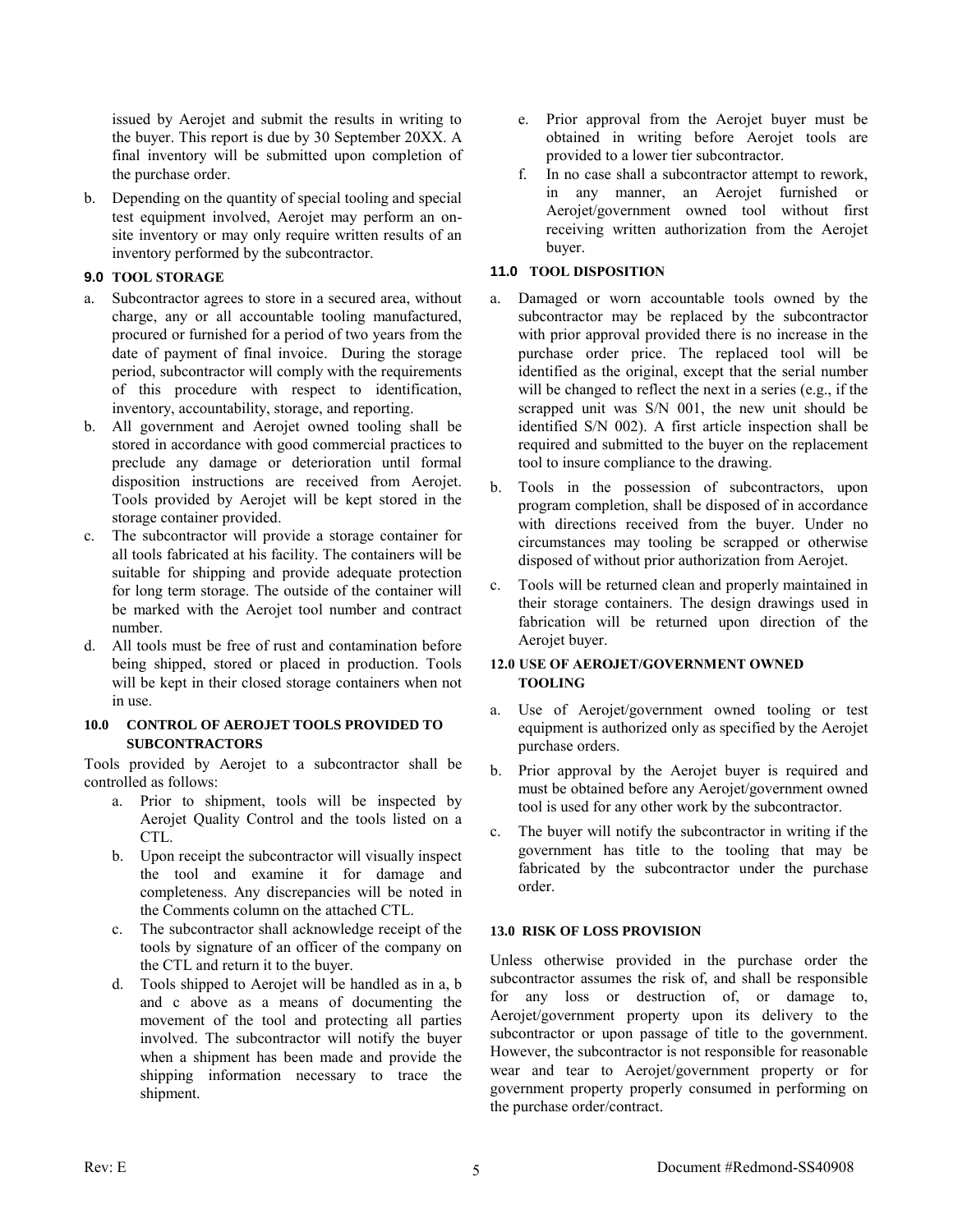#### **14.0 TOOLING INVOICES**

Invoices submitted for tools fabricated or reworked under an Aerojet purchase order must be accompanied by a Certified Tool List (last page of this procedure). Tooling invoices will not be accepted until tools are proven and first parts manufactured from the tools have been delivered to and accepted by Aerojet-General Corporation.

## **15.0 TOOL COMPLETION**

Seller will notify the buyer upon completing the acquisition and/or manufacture of accountable tooling and/or test equipment provided for in an Aerojet purchase order. Such notification shall be made by completing and forwarding a Certified Tool List (last page of this procedure) to the buyer. Notification must be received by the buyer within thirty (30) days of the date of completion of the accountable tooling or test equipment (submission of the certified tool list will satisfy this requirement).

- FD FORM DIE
- GP GENERAL PURPOSE
- HF HANDLING FIXTURE
- HG HEIGHT FIXTURE
- HTF HEAT TREAT FIXTURE
- IG INSPECTION GAGE
- INS INSERTION FIXTURE
- LF LATHE FIXTURE
- MF MILL FIXTURE
- MIT MISCELLANEOUS TOOL
- MOL MOLD
- MTE MANUFACTURING TEST EQUIPMENT
- PF POTTING FIXTURE
- PRE PROTECTIVE EQUIPMENT
- RIT RIVETING TOOL
- SD SWAGE DIE
- SOL SOLDERING FIXTURE
- TE TEST EQUIPMENT
- TF TEST FIXTURE
- TH TEST HARNESS
- VF VIBRATION TEST FIXTURE
- WF WELD FIXTURE
- WFB WIRE FORM BOARD
- WM WINDING MANDREL

# **APPENDIX A**

These are the tooling prefixes to be used when numbering tools and test equipment produced for Aerojet:

- AF ASSEMBLY FIXTURE
- BD BLANKING DIE
- BRF BRAZING FIXTURE
- CF CHECKING FIXTURE
- CFF CLEAN AND FLOW FIXTURE
- COF CUT OFF FIXTURE
- DF DRILL FIXTURE
- EE EDM ELECTRODE